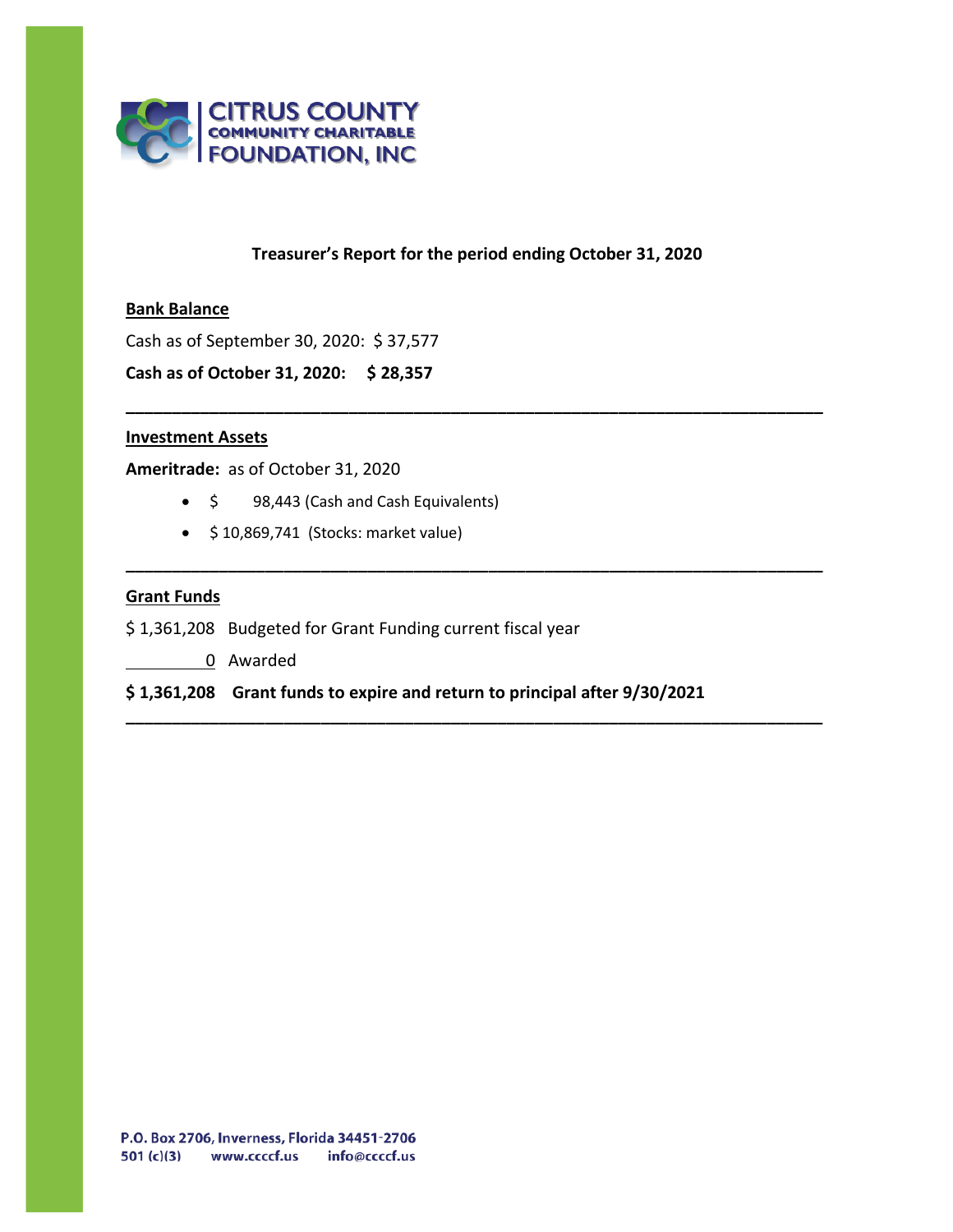# CITRUS COUNTY COMMUNITY CHARITABLE FOUNDATION, INC.

## STATEMENT OF FINANCIAL POSITION

## AS OF OCTOBER 31, 2020 AND SEPTEMBER 30, 2020

|                                            |              | (Corrected)   |  |
|--------------------------------------------|--------------|---------------|--|
|                                            | 10/31/2020   | 9/30/2020     |  |
| <b>ASSETS</b>                              |              |               |  |
| Cash and cash equivalents- Operating       | \$<br>28,357 | \$<br>37,577  |  |
| Cash and cash equivalents- Investment      | 98,443       | 71,227        |  |
| <b>Total Cash and Cash Equivalents</b>     | 126,800      | 108,804       |  |
| Investment assets                          |              |               |  |
| Investment securities                      | 10,869,742   | 11,042,027    |  |
| Due from State of Florida                  | 189          | 189           |  |
| Grant Receivable (forfeitures)             | 16,405       | 16,405        |  |
| <b>Total Assets</b>                        | \$11,013,136 | \$ 11,167,425 |  |
| <b>LIABILITIES AND FUND BALANCES</b>       |              |               |  |
| Liabilities                                |              |               |  |
| Liabilities                                | \$<br>(201)  | - \$<br>(287) |  |
| <b>Total Liabilities</b>                   | (201)        | (287)         |  |
| <b>Fund Balances</b>                       |              |               |  |
| <b>Operating fund - Unrestricted</b>       | 120,814      | 17,551        |  |
| Grant fund - Unrestricted                  | 1,361,208    | 183,971       |  |
| Principal fund - Permanently restricted    | 9,531,315    | 10,966,190    |  |
| <b>Total Fund Balances</b>                 | 11,013,337   | 11,167,712    |  |
| <b>Total Liabilities and Fund Balances</b> | \$11,013,136 | \$11,167,425  |  |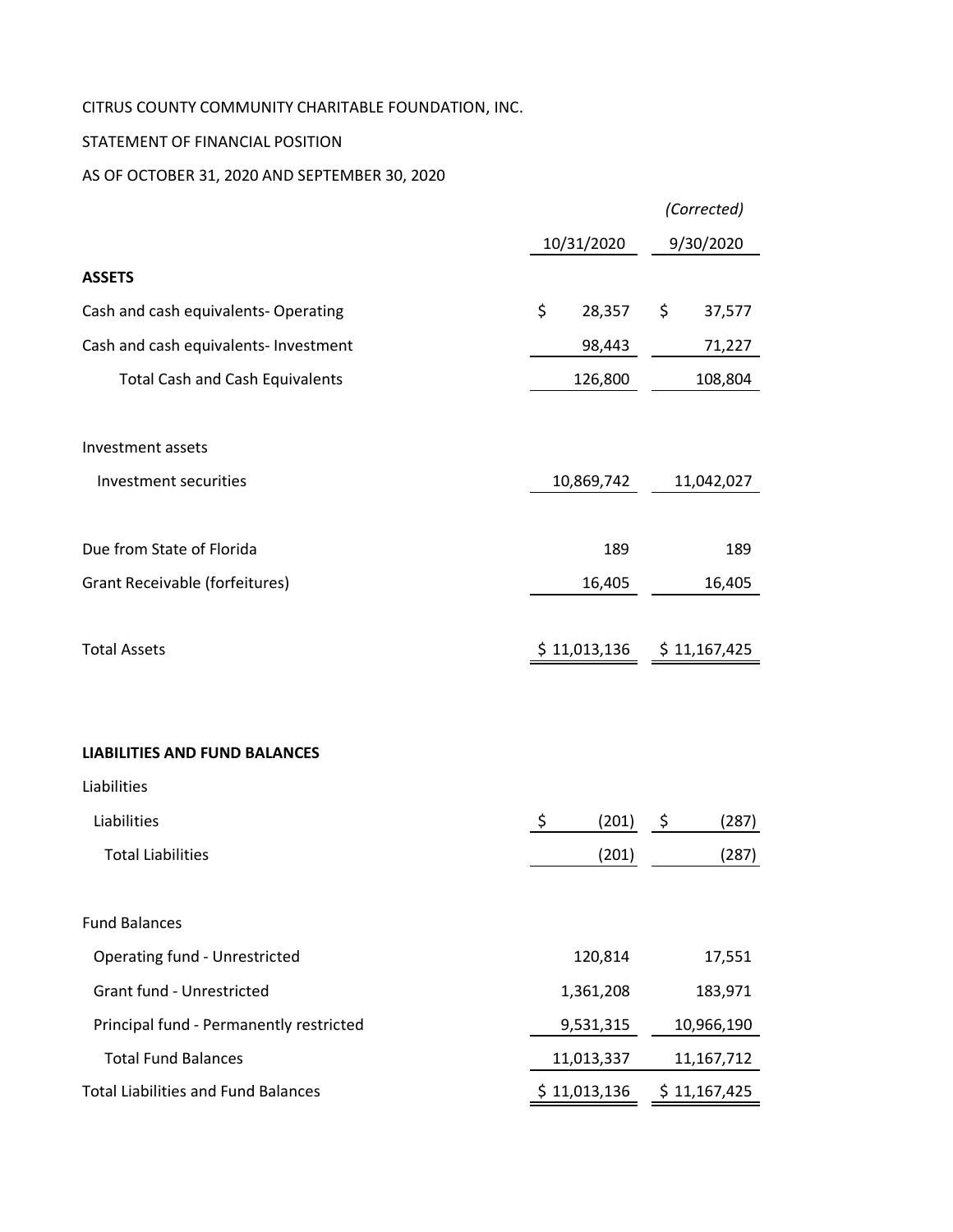## CITRUS COUNTY COMMUNITY CHARITABLE FOUNDATION, INC.

## STATEMENT OF REVENUES, EXPENDITURES, AND CHANGES IN FUND BALANCES

FOR FISCAL YEAR ENDING OCTOBER 31, 2020

|                                               | <b>Unrestricted</b> | <b>Unrestricted</b> | <b>Restricted</b> |              |  |
|-----------------------------------------------|---------------------|---------------------|-------------------|--------------|--|
|                                               | <b>Operating</b>    | Grant               | Principal         |              |  |
|                                               | <b>Fund</b>         | Fund                | Fund              | <b>Total</b> |  |
| <b>REVENUES</b>                               |                     |                     |                   |              |  |
| <b>CCHB Contributions</b>                     | \$                  | \$                  | \$                | \$           |  |
| Individual, Business Contributions            |                     |                     |                   |              |  |
| Interest income from cash deposits            |                     |                     | 3                 | 3            |  |
| Interest Income from Investments              |                     |                     | 27,216            | 27,216       |  |
|                                               |                     |                     | 27,219            | 27,219       |  |
| <b>EXPENDITURES</b>                           |                     |                     |                   |              |  |
| Advertising                                   | 273                 |                     |                   | 273          |  |
| <b>Audit Fees</b>                             |                     |                     |                   |              |  |
| <b>Investment Fees</b>                        |                     |                     |                   |              |  |
| <b>Accounting Fees</b>                        | 829                 |                     |                   | 829          |  |
| Legal Fees                                    | 4,180               |                     |                   | 4,180        |  |
| Insurance                                     |                     |                     |                   |              |  |
| Payroll Expenses                              | 3,895               |                     |                   | 3,895        |  |
| <b>Facilities</b>                             | 45                  |                     |                   | 45           |  |
| Operations                                    | 86                  |                     |                   | 86           |  |
| <b>Total Expenditures</b>                     | 9,308               |                     |                   | 9,308        |  |
| <b>OTHER SOURCES AND USES</b>                 |                     |                     |                   |              |  |
| <b>Program Service Grants</b>                 |                     |                     |                   |              |  |
| Realized Gain (Loss) on Investment Activity   |                     |                     |                   |              |  |
| Unrealized Gain (Loss) on Investment Activity |                     |                     | (172, 286)        | (172, 286)   |  |
| <b>Total Other Sources and Uses</b>           |                     |                     | (172, 286)        | (172, 286)   |  |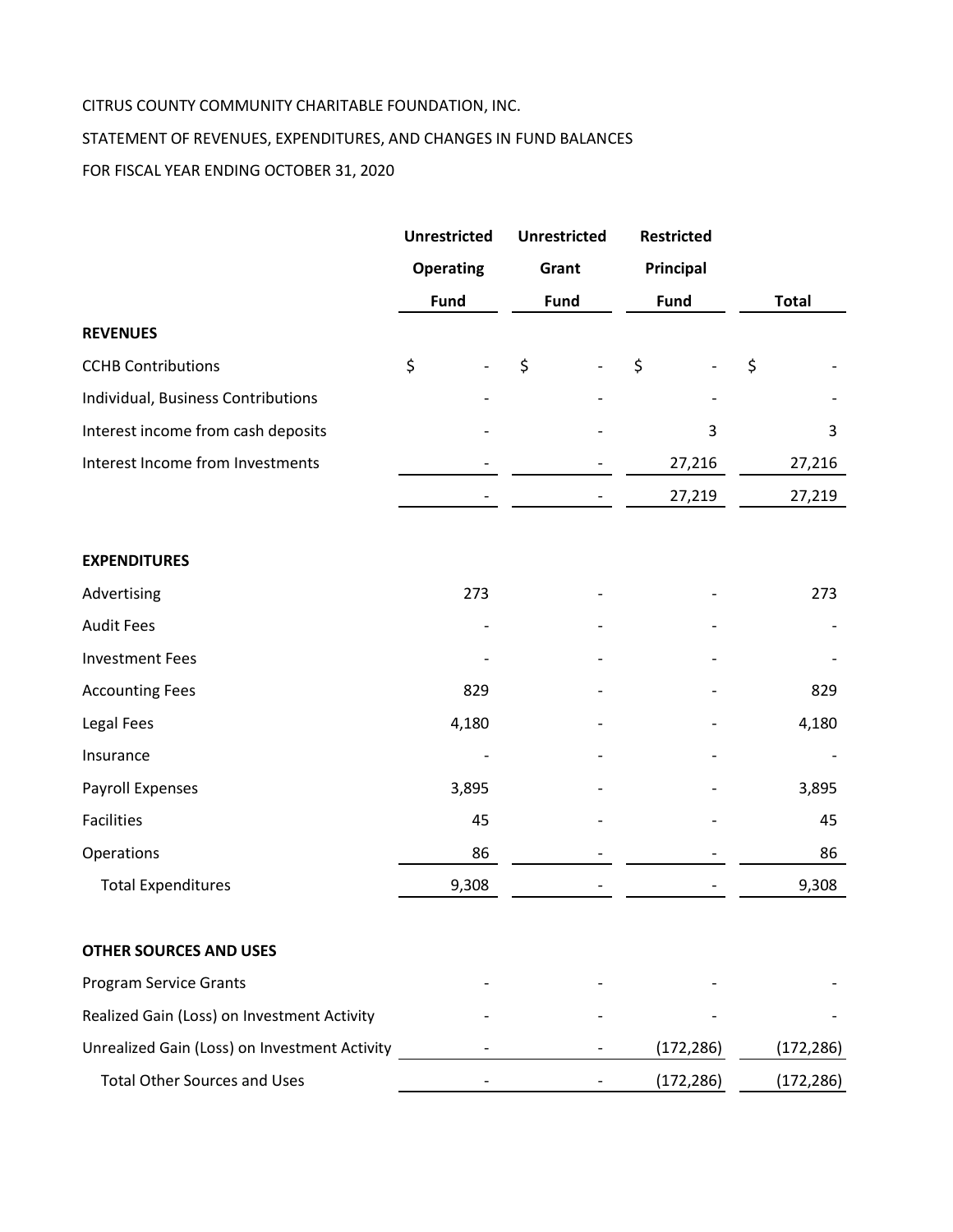| <b>CHANGES IN FUND BALANCES</b>                                           | (9,308)   | $\overline{\phantom{a}}$ | (145,067)   | (154, 375)   |       |
|---------------------------------------------------------------------------|-----------|--------------------------|-------------|--------------|-------|
| FUND BALANCES - BEGINNING OF YEAR                                         | 17,551    | 183,971                  | 10,966,190  | 11, 167, 712 |       |
| <b>FUND BALANCE REALLOCATION</b><br><b>CURRENT YEAR BUDGET ALLOCATION</b> | (17, 551) | (183, 971)               | 201,522     | $-$ *        | $***$ |
|                                                                           | 130,122   | 1,361,208                | (1,491,330) |              |       |
| FUND BALANCES - END OF YEAR                                               | 120,814   | \$1,361,208              | \$9,531,315 | \$11,013,337 |       |

\* A reallocation of the prior fiscal year unexpended operating and grant fund balances to the principal fund.

\*\* A reallocation of the fund balances to fund current fiscal year budget for operations and grant making.